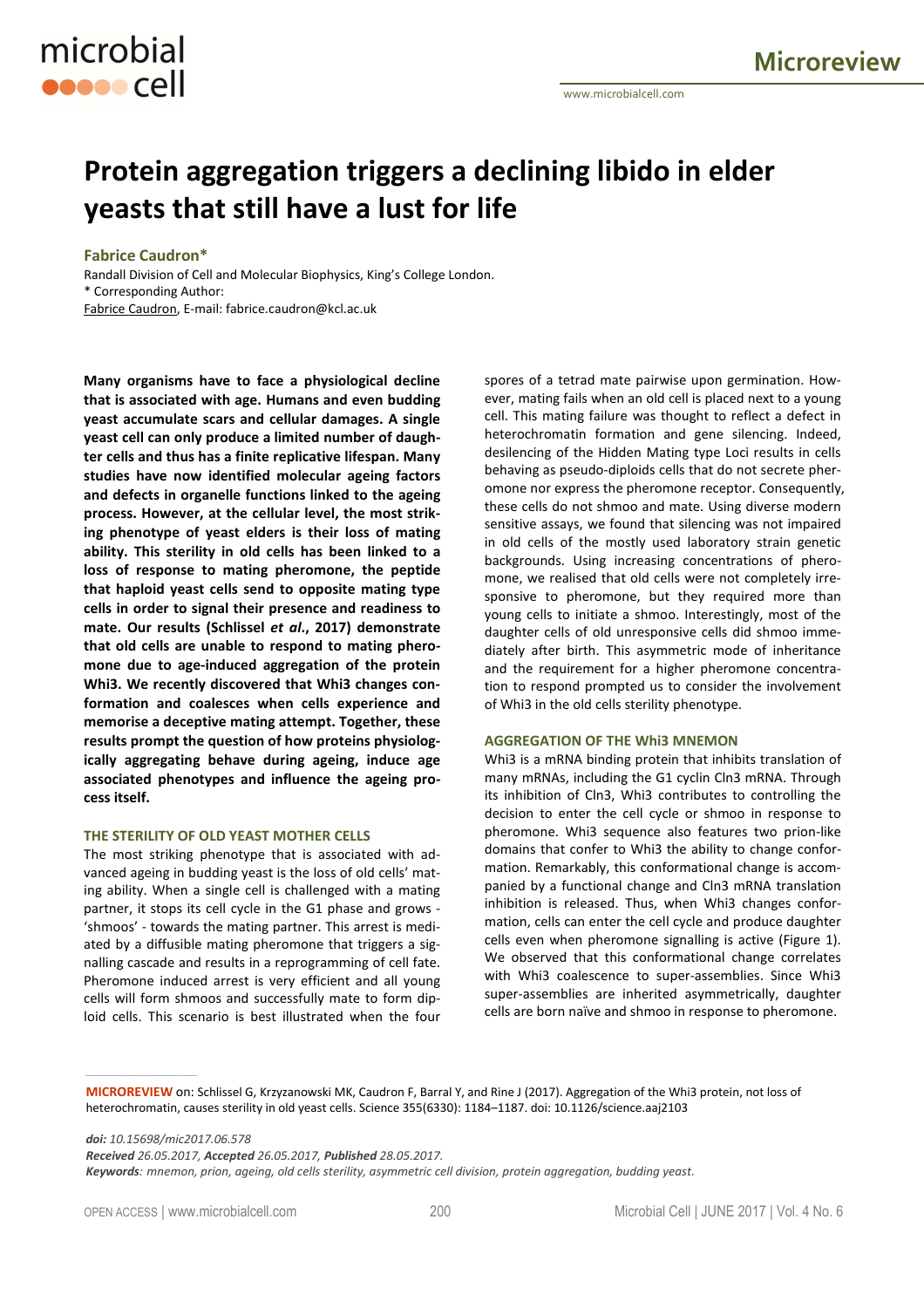

**FIGURE 1: The different ages of budding yeast.** Young cells (no bud scars - left, small Whi3 puncta – green dots) shmoo in response to pheromone (right). In the absence of a mating partner, young cells escape the pheromone arrest due to Whi3 super-assembly (green star). Their daughters are born naïve and respond to pheromone. Middle age cells behave similarly to young cells but already accumulate an age induced protein deposit enriched in Hsp104 (red dot). Very old cells (many bud scars, left) still have an Hsp104 aggregate, but also display aggregated Whi3. When exposed to low pheromone concentration very old cells keep on dividing while their daughters which do not inherit Whi3 aggregates are still born naïve and shmoo.

Because Whi3 shares many similarities with prions (prionlike domains, conformational change associated with a functional change, super-assembly), but has the different properties of being asymmetrically inherited during cell division and of being induced by a specific signal (pheromone), we termed Whi3 the founding member of mnemons. Recently, we discovered that Whi3 aggregates in old cell. Moreover, old cells expressing an allele of Whi3 that lacks one of its prion-like domains were still able to shmoo in response to pheromone. These results support a scenario in which Whi3 aggregates during ageing, releasing its inhibition on Cln3 mRNA and thus impairing the ability of old cells to respond to pheromone.

## **PROTEIN AGGREGATION DURING AGEING**

Whi3 is not the only protein to aggregate during ageing. Very early on, the disaggregase Hsp104 accumulates in the form of a single focus that is also enriched in other protein chaperones such as the Hsp70 family member Ssa1 or the small heat shock protein Hsp42. However, what other pro